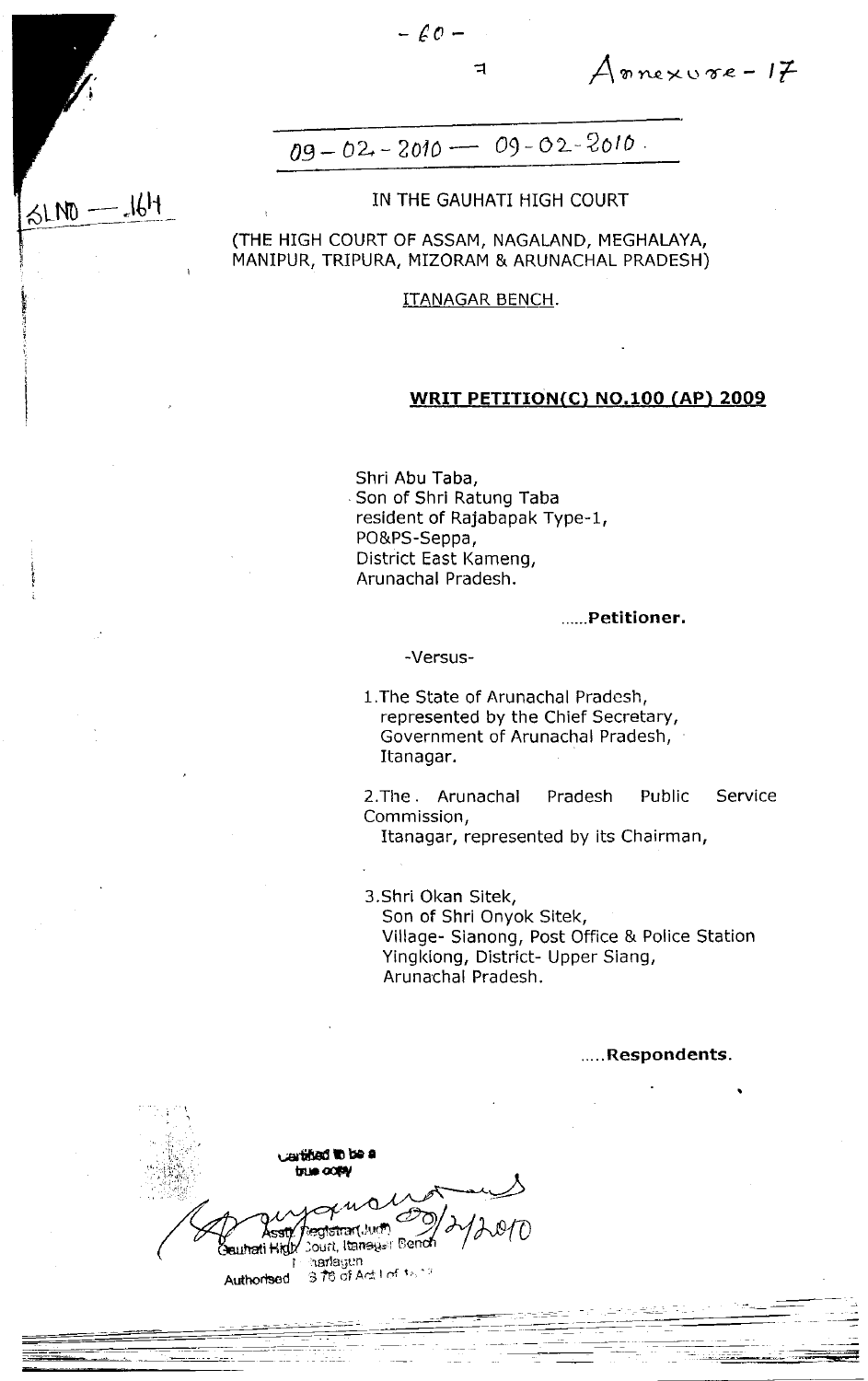## **BEFORE** THE HON'BLE MR. JUSTICE B.D.AGARWAL

For the Petitioner

: Mr. M.Batt, Advocate

For the Respondents

: Mr.R.H.Nabam, Sr.Govt. Advocate,

> Mr.N.Tagia, Advocate, Mr.A Apang, Advocate.

Date of hearing and judgment: 25.06.2009

## **JUDGEMNT AND ORDER (ORAL)**

The facts of the case would reflect the poor state of affairs in the office of the Arunachal Pradesh Public Service Commission (in brief 'APPSC') and the facts being narrated herein below would also reveal that an expert body like APPSC is selecting candidates by way of superficial examination of documents. It is made clear that I am not making any observation with regard to the quality of written test and interview being conducted by the APPSC.

Heard Shri M. Batt,  $2.$ learned counsel for the writ petitioner as well as Shri R H Nabam, learned Senior Government Advocate for respondent No.1; the APPSC (Respondent No.2) was represented by Shri N Tagia, learned counsel, whereas the private Respondent No.3 was represented by Sri A. Appang, learned counsel. I have also perused the pleadings as well as the documents for the parties.

3. At the out set, I would like to mention here that yesterday also this court had an occasion to examine the legality of

Asstt Red <del>รา</del>ลา แห**ท** เบกลย์ High Court, Itanagar Bend **I**: sharlagun ithorised ∴ 3 78 of Act I of 18??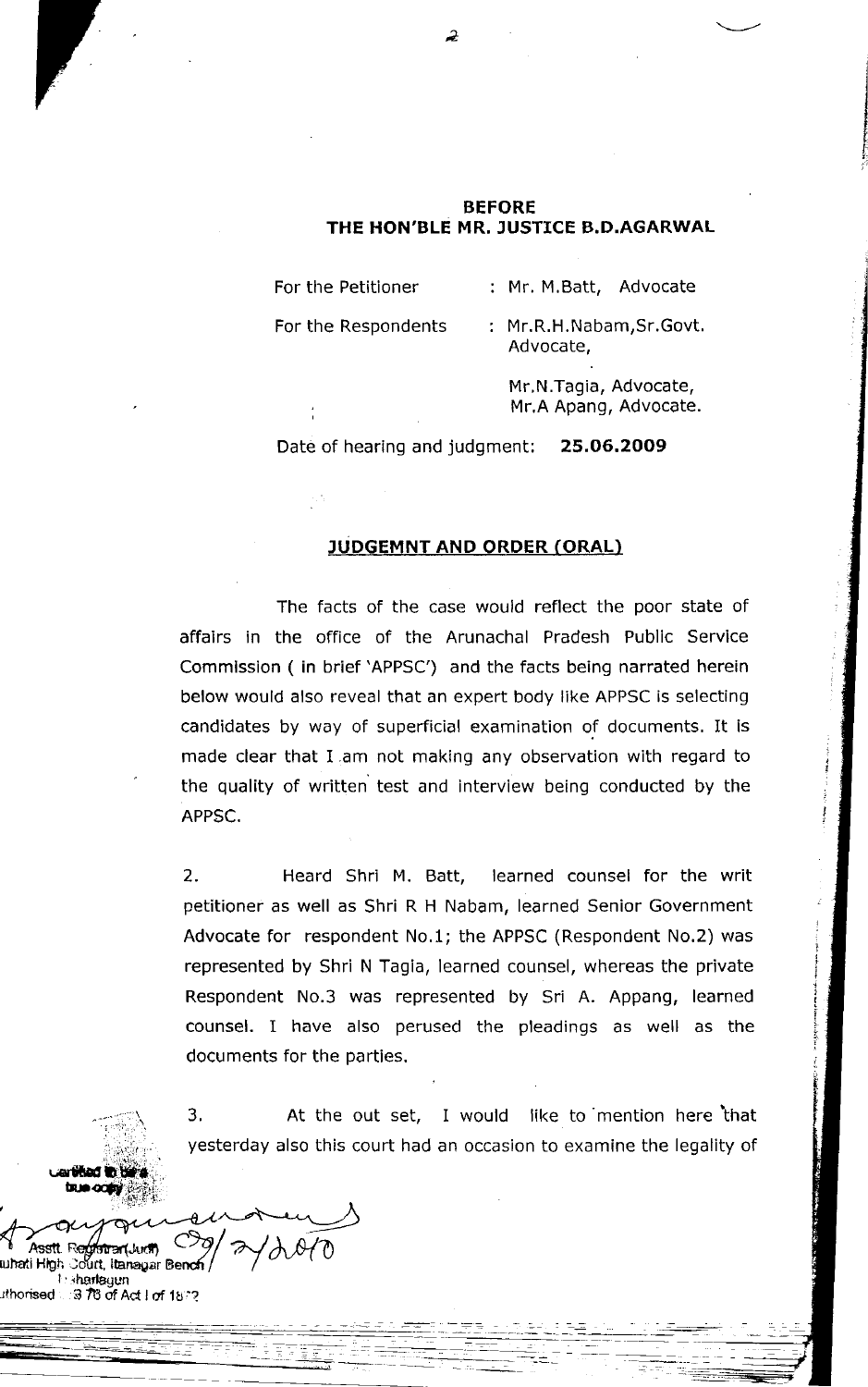appointment to one Shri Rima Taipodia as Sub-Treasury Officer against the reserved quota for physically handicapped person, Finding sufflcient materials to doubt about the genuineness of the medical certificate of the said person this court had also directed the said Shri Rima Taipodia to undergo fresh medical test before the State Medical Board of Arunachal Pradesh vide order dated 24.6.2009 in wP(C) No. 7B(AP) 2009.

+

 $\Rightarrow$  0z\  $\qquad \qquad \backslash \cup$ 

4. The writ petitioner of this case is challenging the recommendation of respondent No.3, Shri Okan Sitek for his appointment as Sub-Treasury Officer against the reserved quota for physically handicapped person. The APPSC started the process of recruiting suitable persons for filling up 50 posts in different categories in the month of July, 2006. After competitive examination a merit list was published on 14.10.2008 and thereafter final list was published on 17.1.2009. The APPSC also reserved 3% posts for physically disabled persons under the provisions of the "Persons with Disabilities (Equal Opportunities, Protection of Rights and Full Participation) Act, 1995" (hereinafter referred to as the'Disabilities Act'). As a matter of precautions the APPSC issued a public Notice on 20.3.2007 directing that physically handicapped persons are required to submit Part-B Certificate of Disability/Handicapped Certificate issued by the competent Medical Board, On the basis of such certificates submitted by the candidates, a separate merit list for the disabled persons was issued, wherein details of nature of disability, percentage of disability and documents furnished by the candidates in support of their disability were also mentioned. As per this list the petitioner was shown to be suffering from Partial Blindness, whereas respondent No.3 was shown to be suffering from Orthopaedically handicapped and also having speech disability, However, respondent No.3 subsequently submitted another certificate issued by a Medical Board of General Hospital, Naharlagun on 22,10.2008, The earlier disability certificate was issued by a Medical Board of

arti**nal in he**  $t$ rue  $\overline{\text{conv}}$ 

 $\ddot{\ }$ 

Q. Asstt Registrar(Juri) li High Court, Itanayar Bench t r .rhatlagun nලගේ t*ැ*ම 7්ප of Act I of 1872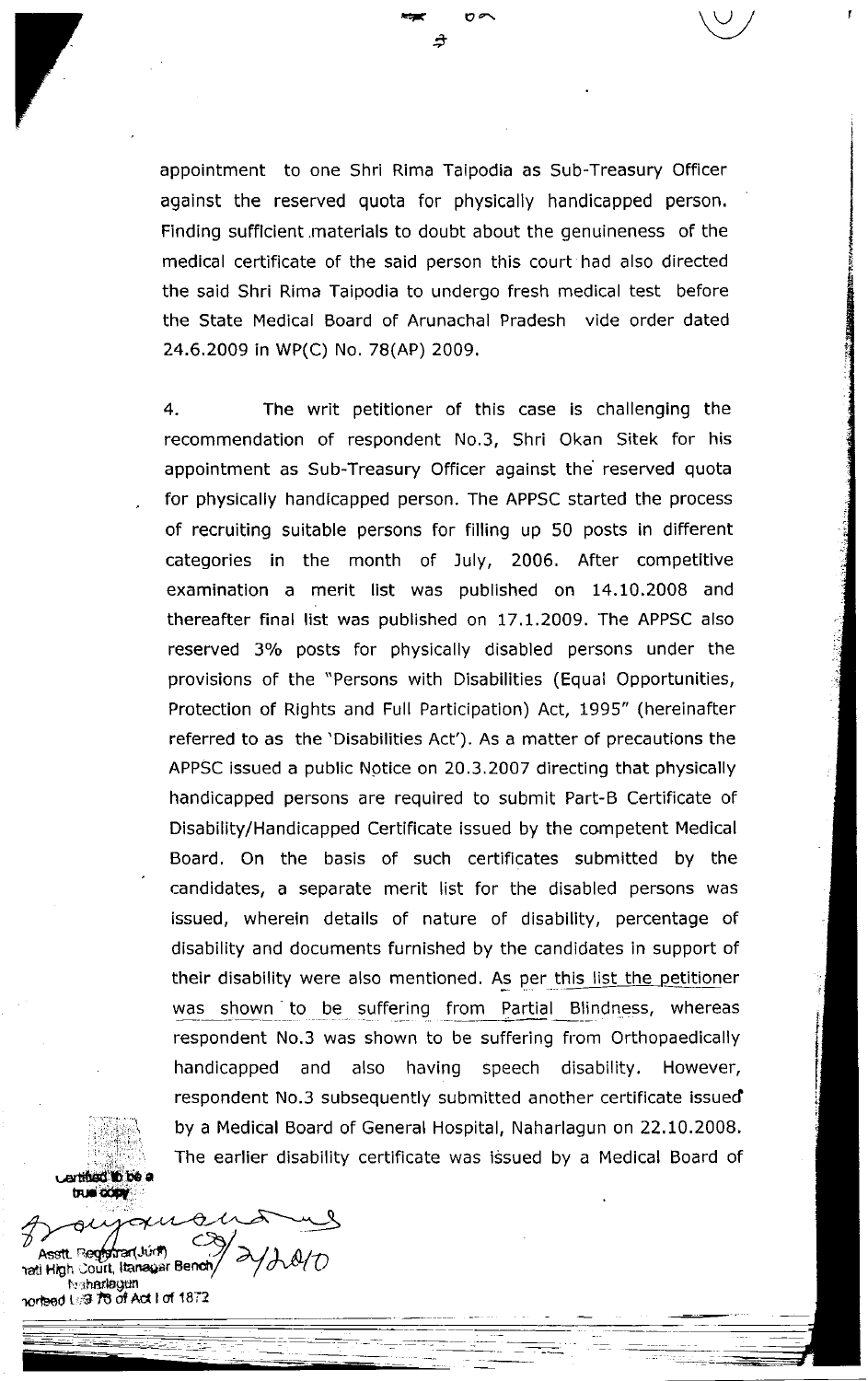Yingkiong, District Hospital on 30.4.2007. In other words, the Medical Certificate of Yingkiong hospital was obtained after the vacancies were notified by the APPSC and in this certificate there was no mention of any low vision of the respondent No.3. However, relying upon the second certificate, the respondent No.3 has been recommended by the APPSC for his appointment as Sub-Treasury Officer by the impugned notification dated 17.1.2009. This recommendation of respondent No,3 has been basically challenged on the following grounds:i) That the respondent No.3 could not have been recommended for the post of Sub-Treasury Officer as only one of such posts was reserved for Orthopaedically disabled persons  $\overline{h}$ , whereas the appointment has been made against visually disabled quota,  $ii)$  The respondent No. 3 did not suffer from 40% disability, which is the minimum requirement of disability U/s. 2 (t) of the Disability Act, iii) The recommendation/appointment of respondent No.3 has also been challenged on the ground that Medical Certificate showing him as a disabled person due to low vision is not a genuine one .

5. On the other hand, Sri A. Apang , learned counsel for the respondent No.3 took a preliminary objection about the maintainability of the'writ petition on the ground that the writ petitioner himself is not qualified to be recommended or appointed for any post, inasmuch as, he did not secure 33% marks in as many as three papers. With regard to Medical Certificates Sri Apang has submitted that since the respondent hailed from Upper Siang District, of which Yingkiong is the Head Quarter, he approached District Hospital for obtaining Disability Certificate and since there was no Eye Specialist in the hospital, the vision of the petitioner could not be examined. The respondent No.3 has furnished a document from the District hospital authority certifying that there was no eye specialist in the hospital. Be that as it may, if the respondent No.3 was suffering from low vision the Medical Board at Yingkiong was under an obligation to refer respondent

, ... *...*<br>...  $\ln \ln \alpha$ oo

 $\mathcal{L}^{\text{max}}_{\text{max}}$ 

.<br>اب つ  $\overline{O}$ Asstt. Pøgistrar(Judi) uhati High. Dourt, Itanagar B<mark>ench</mark><br>Frihanlagun uthorbed . 378 of Act I of 15, 2

a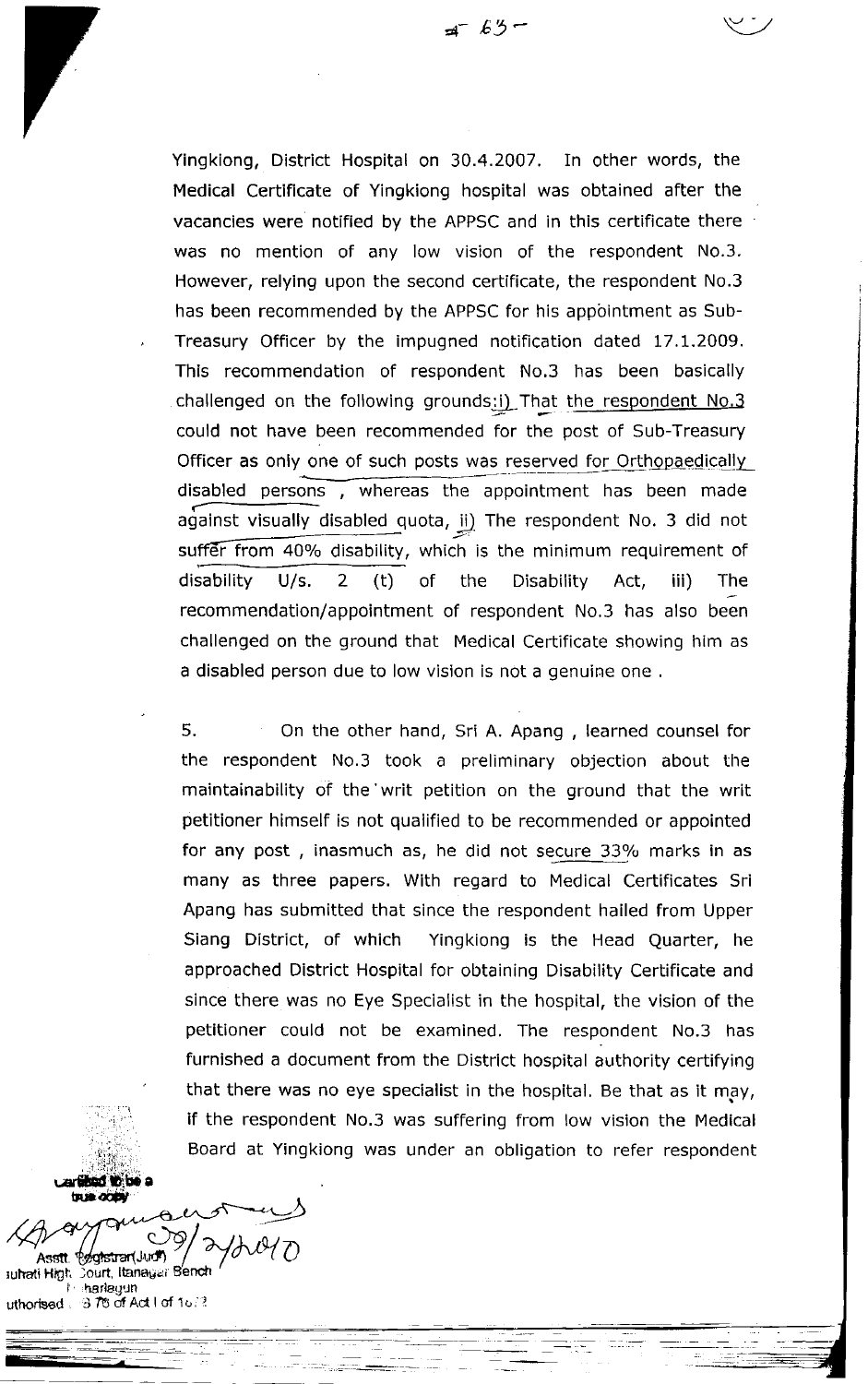$5 - 64 -$ 

No.3 to any other Govt hospital for undergoing requisite medical test for his low vision. According to the learned counsel, the respondent No.3 is still ready and willing to undergo fresh medical test, if so directed by the court.

6. So far as the APPSC is concerned, it was the submission of Sri N. Tagia, learned Standing counsel that APPSC acted upon the latest Medical Certificate furnished by the respondent No.3 and as such the recommendation was not made on any extraneous consideration, nor was it a malafide action.

7. Sri R.H. Nabam, learned Senior Govt Advocate has submitted that the State Govt. had no role in the selection of respondent No.3 or non-selection of the petitioner since the APPSC is the competent authority for the purpose, and the said responsibility is vested upon the APPSC.

B. As required under the law the State Govt has identified various posts, wherein physically disabled persons can be considered for appointment. A copy of the Notification dated 21.5.2007 has been submitted by the writ petitioner. Under this notification only Orthopaedically and partially deaf persons can be appointed as Sub-Treasury Officer. However, the respondent No.3 has been appointed as Sub-Treasury Officer on the ground that he is a visually disabled person. In other words the respondent No.3 was not recommended against the reserved quota for orthopaedically disabled persons. After going through the documents, filed by the petitioner, it is difficult on my part to ignore the gross mistake committed by the APPSC, which is certainly an expert body for this purpose. It may also be mentioned here that only one post of Sub-Treasury Officer was reserved and the APPSC had already recommended the name of one Shri Rima Taipodia for the said post against reserved quota of Orthopaedically handicapped persons, Hence, there was no scope

 $\mathcal{R}$  , .  $\sim$ oriented to be a<br>true ocean

 $\mathbb{Q}_2 \otimes \mathbb{C}$  )

Asstt. Registrar(Judit) C Assit. Registrar(Juidit)<br>Geuhati High Sourt, Itanayar Bendit / 2010 Authorised 3 76 of Act I of 18 ছ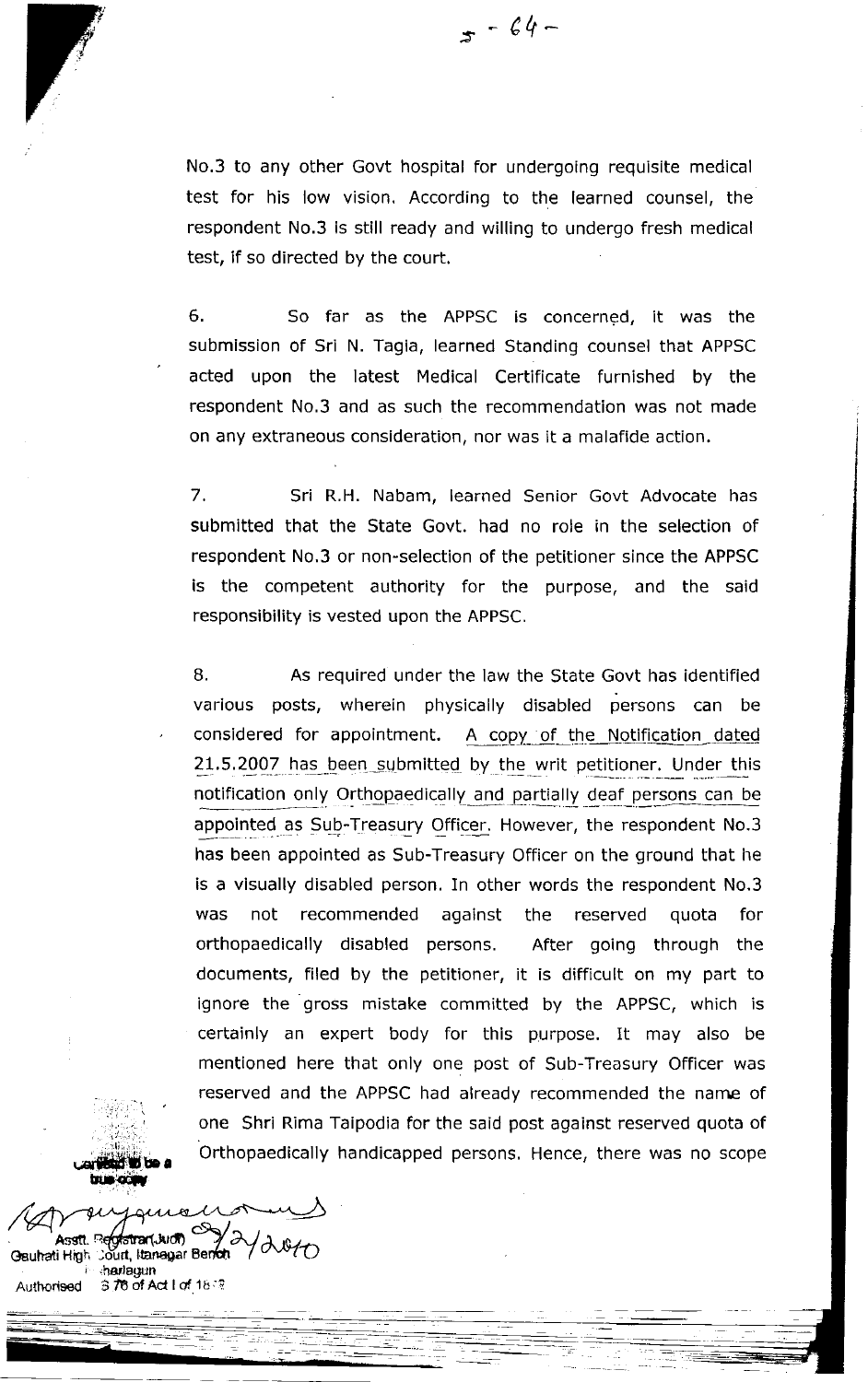$.65-$ 

to recommend the name of respondent no.3 for the post of Sub-Treasury Officer. By doing so the APPSC has demonstrated as to how irresponsibly it acts.

9. The aforesaid illegality in recommending the name of respondent No.3 for his appointment as Sub-Treasury Officer against reserved quota smacks foul play and this aspect cannot be totally ruled out in the given circumstances. I say so, because when the writ petitioner obtained opinion from the APPSC, exercising its right under Right to InFormation Act, the APPSC initially intimated the petitioner that respondent No.3, Shri Okan Sitek, along with Shri Rima Taipodia, was selected and recommended for the post of Sub-Treasury Officer as handicapped person. In this reply letter dated 9.2.2009 it was categorically stated that respondent No.3 was selected under reserved quota since he was suffering from speech disability (Dumb).The APPSC also informed the petitioner that the quota for Blind/ Low Vision post was still unfilled. After the aforesaid reply the writ petitioner submitted a representation claiming consideration of his recommendation against the post earmarked for Blind/ Low Vision persons. Only thereafter the APPSC issued a corrigendum dated 4.3.2009 clarifying that earlier information was incorrect and respondent No.3 was in fact suffering from Low Vision Disability. Even after realising the mistake the APPSC failed to take any corrective measure to cancel the appointment of respondent No.3 as Sub-Treasury Officer, the post which was already filled up by way of recommending the name of Shri Rima Taipodia. In my considered opinion, such illegality, gross negligence and error by an expert body like APPSC cannot be condoned and the authority has to be made accountable for such illegality.

10. Section 2(b) and 2(o) defines'blindness' and 'locomotor disability' under the Disabilities Act. For ready reference, the aforesaid definitions are quoted below:

As€t.  $\triangle$ om Gauhati Higr,<sup>∪</sup>ourt, I **h-harlsgun** he shartagun<br>Authortsed ∖/Ձ 76 of Act f of 187

.\*\*\*\*ded to be a<br>frie finally

I t, F {

> i t I i

> > iri

I ;i

> I I

 $\equiv$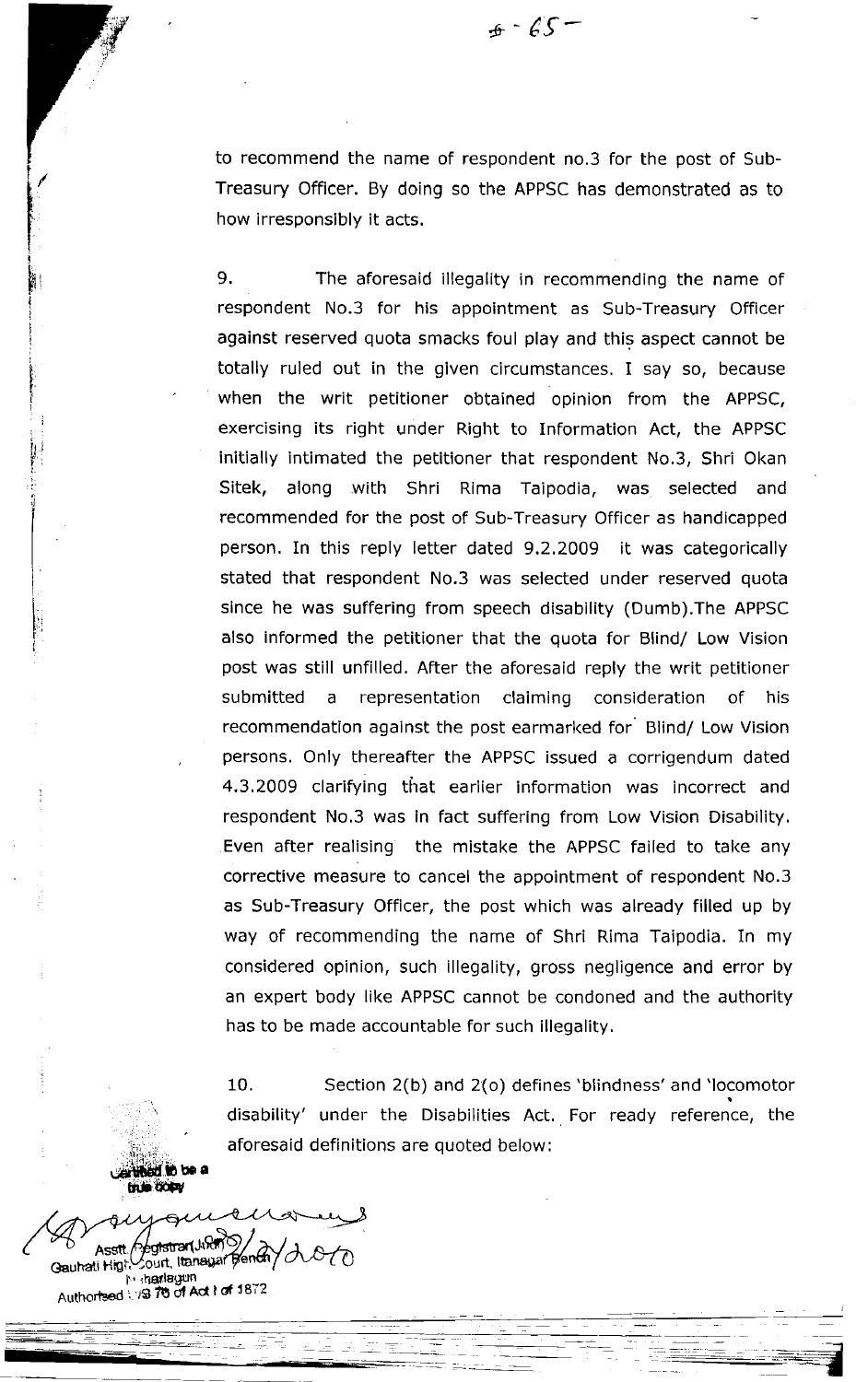$7 - 66 -$ 

- "(b) "blindness" refers to a condition where a person suffers from any of the following conditions, namely:
	- total absence of sight; or  $(i)$
	- $(ii)$ visual acuity not exceeding 6/60 or 20/200(snellen) in the better eye with correcting lenses; or
	- (iii) limitation of the field of vision subtending an angle of 20 degree or worse;"

## "(o) "locomotor disability" means disability of the bones, joints or muscles leading to substantial restriction of the movement of the limbs or any form of cerebral palsy;"

Similarly Section 2(t) of the Disabilities Act has laid down the minimum percentage of disabilities for appointment against any identified post to physically disabled persons. Section 2(t) is also quoted below:

> "(t) "person with disability" means a person suffering from not less than forty per cent of any disability as certified by a medical authority."

11. Broadly speaking physical disability is confined to 3 (three) categories- (i) Orthopaedically Disabled, (ii) Visually Disabled and (iii) Hearing impaired. Hence, in my considered view a person suffering from locomotor disability would also fall within the category of 'orthopaedically handicapped' persons. In the present case, the second Disability Certificate furnished by the respondent No.3, certifying that Oken Sitak was suffering from 40% disability, was based on his locomotor disability and low vision . The doctors of the Medical Board has calculated 30% and 10% disability from each disablement and in aggregate the respondent No.3 has been certified suffering from 40% disability. According to the Medical Board, the respondent No.3 was suffering from



**Marlagun** Authorised 3,78 of Act I of 16 3

Acall

Gauhati High Court, Itana<sub>by</sub>

egtstran (magy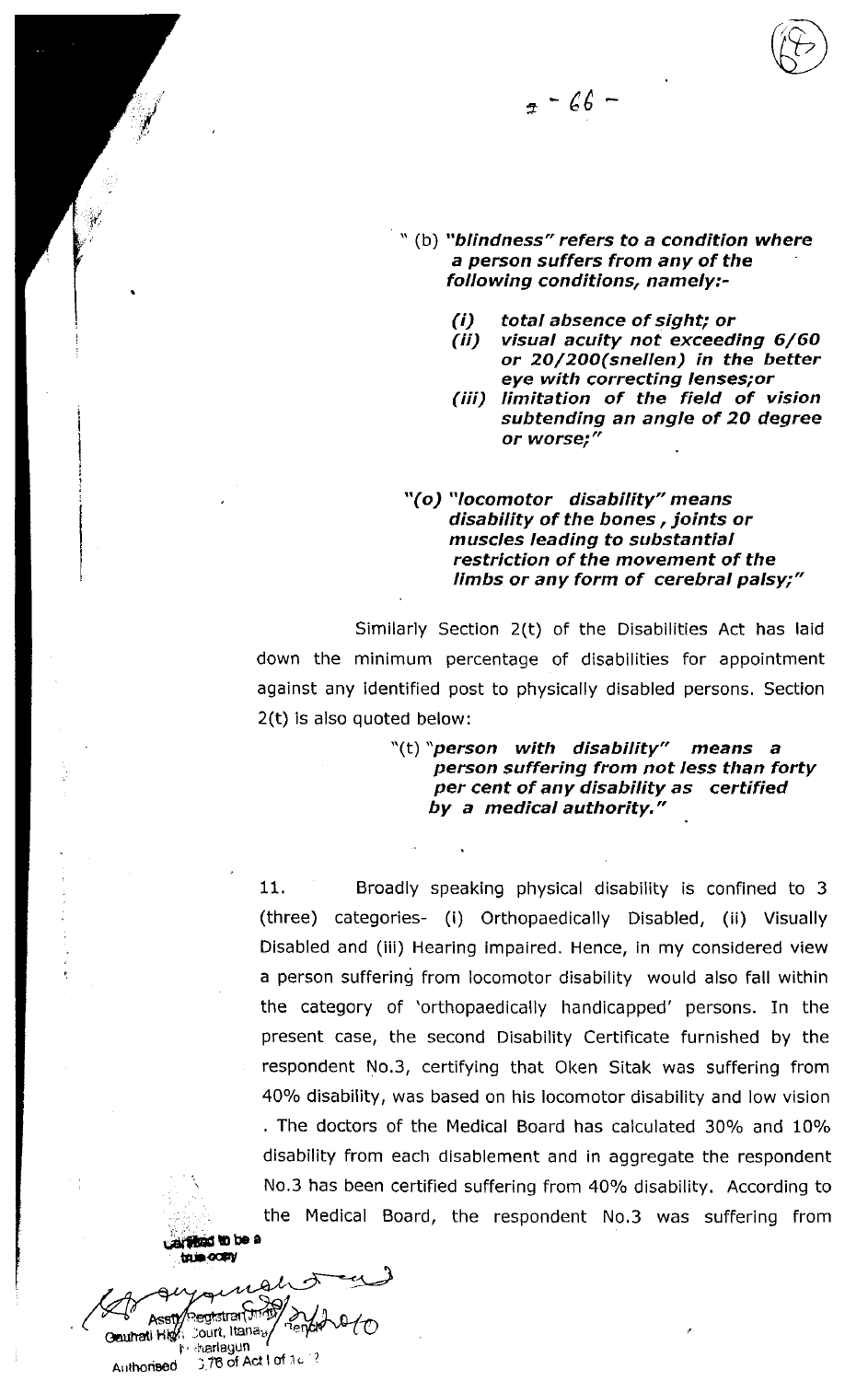$\epsilon$  -  $67$  -

amputation of wrist as well as visual disability, which resulted in 40% disability. Hence, it was the duty of the APPSC to exclude percentage of disability which fell in the category of 'locomotor disability'. In other words, the APPSC was entitled to take into consideration only the percentage of disability which related to 'Low Vision' and not the cumulative disability.

12. Since it was a case of furnishing two disability certificates from two separate Medical Boards, the APPSC should have scrutinised the candidature of respondent No.3 more carefully. Instead, the name of respondent No.3 appears to have been cleared even without superficial examination of the documents. It is also mentioned here that in the Disability Certificate the signature of the victim is also required to be obtained. However in the second certificate there does not appear to be any signature of the candidate. This aspect also did not draw the attention of the APPSC, which is really shocking. These lapses also indicate that respondent No.3 was totally not questioned about his disability before recommending his name for appointment as Sub-Treasury, the post which was already filled up by another candidate.

13. For the aforesaid reasons, I find no hesitation or difficulty to quash the recommendation of the name of the respondent No.3 against the post of Sub-Treasury Officer. However, in the interest of justice, the respondent No,3, namely, Shri Okan Sitek is directed to appear before State Medical Board of Arunachal Pradesh within a period of 4(four) weeks from today and on such appearance, the said Medical Board would conduct another vision test of the respondent No.3 and issue appropriate certificate, clearly indicating the percentage of disability due\_to losg of vision, if any. It would be appropriate that the hospital authority shall constitute a fresh Medical Board excluding the doctors who had earlier examined respondent No.3. The Medical Board is further

had to be a **EFORM** 

nerlagun

of Act I of  $\pi$ 

⁄enah

gtstrar(JeoX) /

Gauhati Higt/ Jourt, Itaneges

**Authorised**